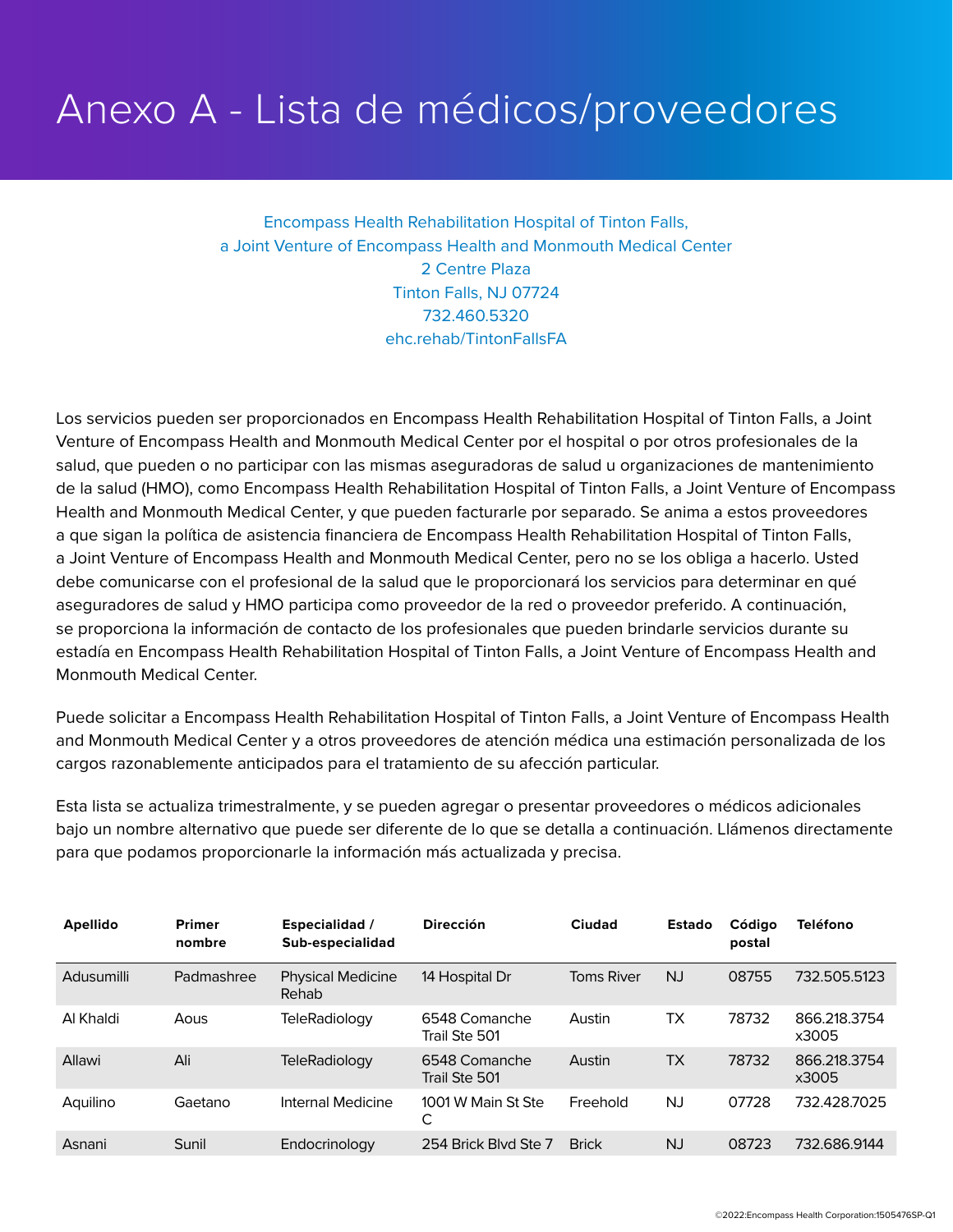| <b>Apellido</b>   | Primer<br>nombre | <b>Especialidad /</b><br>Sub-especialidad | <b>Dirección</b>                      | <b>Ciudad</b>              | <b>Estado</b> | Código<br>postal | <b>Teléfono</b>       |
|-------------------|------------------|-------------------------------------------|---------------------------------------|----------------------------|---------------|------------------|-----------------------|
| Awobuluyi         | Marc             | TeleRadiology -<br>Rely Radiology         | 1620 Northwest Blvd<br><b>Ste 202</b> | Coeur<br>d'Alene           | ID            | 83814            | 208.292.4323          |
| Baerga            | Edgardo          | <b>Physical Medicine</b><br>Rehab         | 2 Centre Plz                          | <b>Tinton Falls</b>        | <b>NJ</b>     | 07724            | 732.460.5360          |
| Belenson          | Inna             | <b>Nurse Practitioner</b>                 | 1912 State Rte 35<br><b>Ste 101</b>   | Oakhurst                   | <b>NJ</b>     | 07755            | 732.222.4762          |
| Bertagnolli       | Reono            | TeleRadiology -<br>Rely Radiology         | 1620 Northwest Blvd<br><b>Ste 202</b> | Coeur<br>d'Alene           | ID            | 83814            | 208.292.4323          |
| <b>Brackin</b>    | George           | TeleRadiology -<br>Rely Radiology         | 1620 Northwest Blvd<br>Ste 202        | Coeur<br>d'Alene           | ID            | 83814            | 208.292.4323          |
| <b>Brackin</b>    | Phillip          | TeleRadiology -<br>Rely Radiology         | 1620 Northwest Blvd<br><b>Ste 202</b> | Coeur<br>d'Alene           | ID            | 83814            | 208.292.4323          |
| <b>Burniewicz</b> | Anthony          | Podiatry                                  | 513 Newman<br>Springs Rd              | Lincroft                   | <b>NJ</b>     | 07738            | 732.741.6050          |
| Cheney            | Allison          | Podiatry                                  | 1806 State Hwy 35<br>S Ste 103        | Oakhurst                   | <b>NJ</b>     | 07755            | 732.695.3668          |
| Choi              | Edward           | Cardiology                                | 444 Neptune Blvd                      | Neptune                    | <b>NJ</b>     | 07753            | 732.775.5300          |
| Dahab             | Shereen          | <b>Internal Medicine</b>                  | 1910 Hwy 35 S Ste<br>107              | Oakhurst                   | <b>NJ</b>     | 07755            | 732.531.0100          |
| Dave              | Bhavika          | TeleRadiology                             | 6548 Comanche<br>Trail Ste 501        | Austin                     | <b>TX</b>     | 78732            | 866.218.3754<br>x3005 |
| David             | Joseph           | <b>Physical Medicine</b><br>Rehab         | 807 Abbott St                         | Highland<br>Park           | <b>NJ</b>     | 08904            | 516.655.8640          |
| Decker            | Raymond          | Orthopaedics                              | 2 Industrial Way W                    | Eatontown                  | <b>NJ</b>     | 07724            | 732.542.4477          |
| Dixon             | Joseph           | TeleRadiology                             | 6548 Comanche<br>Trail Ste 501        | Austin                     | <b>TX</b>     | 78732            | 866.218.3754<br>x3005 |
| <b>Drake</b>      | Kevin            | TeleRadiology -<br>Rely Radiology         | 1620 Northwest Blvd<br><b>Ste 202</b> | Coeur<br>d'Alene           | ID            | 83814            | 208.292.4323          |
| <b>Drakh</b>      | Alexander        | <b>Physical Medicine</b><br>Rehab         | 14 Hospital Dr                        | Toms River                 | <b>NJ</b>     | 08755            | 732.279.7656          |
| Dwivedi           | Sukrut           | Infectious Disease                        | 1912 State Rte 35<br>Ste 101          | Oakhurst                   | NJ            | 07755            | 732.222.4762          |
| Egan              | Katherine        | <b>Nurse Practitioner</b>                 | 100 State Hwy 36                      | West Long<br><b>Branch</b> | NJ            | 07764            | 732.229.6200          |
| Gabuzda           | George           | Orthopaedics                              | 2 Industrial Way W                    | Eatontown                  | <b>NJ</b>     | 07724            | 732.542.4477          |
| Gelormini         | Russell          | <b>TeleRadiology</b>                      | 6548 Comanche<br>Trail Ste 501        | Austin                     | <b>TX</b>     | 78732            | 866.218.3754<br>x3005 |
| Gonzalez          | Priscila         | <b>Physical Medicine</b><br>Rehab         | 2 Centre Plaza                        | <b>Tinton Falls</b>        | <b>NJ</b>     | 07724            | 732.460.5320          |
| Gorcey            | Steven           | Gastroenterology                          | 145 Wyckoff Rd Ste<br>201             | Eatontown                  | NJ            | 07724            | 732.597.7333          |
| Gordon            | Jay              | Psychology/<br>Neuropsychology            | 388 Lakehurst Rd<br>Ste 2A            | Toms River                 | NJ            | 08755            | 732.930.2242          |
| Harris            | Kenneth          | Cardiology                                | 444 Neptune Blvd<br>2nd Fl            | Neptune                    | NJ            | 07753            | 732.775.5300          |
| Haviland          | Adam             | Infectious Disease                        | 1912 State Rte 35<br>Ste 101          | Oakhurst                   | <b>NJ</b>     | 07755            | 732.222.4762          |
| Huang             | Benjamin         | TeleRadiology -<br>Rely Radiology         | 1620 Northwest Blvd<br>Ste 202        | Coeur<br>d'Alene           | $\sf ID$      | 83814            | 208.292.4323          |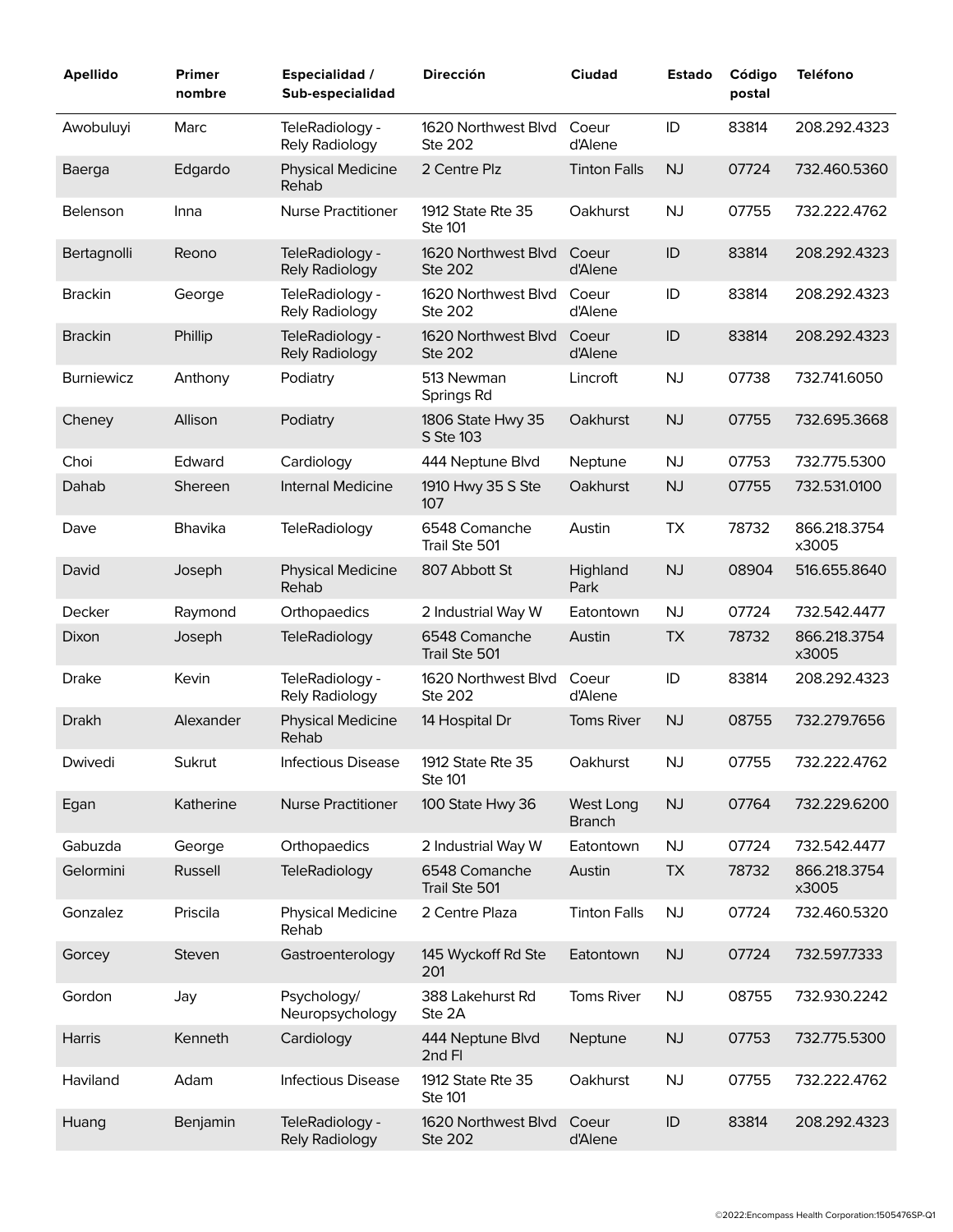| <b>Apellido</b> | <b>Primer</b><br>nombre | <b>Especialidad</b> /<br>Sub-especialidad | Dirección                             | <b>Ciudad</b>     | <b>Estado</b> | Código<br>postal | <b>Teléfono</b>       |
|-----------------|-------------------------|-------------------------------------------|---------------------------------------|-------------------|---------------|------------------|-----------------------|
| Igidbashian     | Vartan                  | TeleRadiology -<br>Rely Radiology         | 1620 Northwest Blvd<br><b>Ste 202</b> | Coeur<br>d'Alene  | ID            | 83814            | 208.292.4323          |
| Jain            | Sanjay                  | <b>TeleRadiology</b>                      | 6548 Comanche<br>Trail Ste 501        | Austin            | <b>TX</b>     | 78732            | 866.218.3754<br>x3005 |
| Jimenez         | Santiago                | TeleRadiology -<br>Rely Radiology         | 1620 Northwest Blvd<br>Ste 202        | Coeur<br>d'Alene  | ID            | 83814            | 208.292.4323          |
| Kelly           | Elizabeth               | <b>Nurse Practitioner</b>                 | 1912 State Rte 35<br><b>Ste 101</b>   | Oakhurst          | NJ            | 07755            | 732.222.4762          |
| Kramer          | Violet                  | Pulmonology                               | 30 Corbett Way                        | Eatontown         | <b>NJ</b>     | 07724            | 732.380.0020          |
| Lampropoulos    | Constantina             | TeleRadiology -<br>Rely Radiology         | 1620 Northwest Blvd<br><b>Ste 202</b> | Coeur<br>d'Alene  | ID            | 83814            | 208.292.4323          |
| Lapman          | Peter                   | Cardiology                                | 444 Neptune Blvd<br>2nd Fl            | Neptune           | <b>NJ</b>     | 07753            | 732.775.5300          |
| Lee             | Andrew                  | <b>Infectious Disease</b>                 | 1912 State Rte 35<br><b>Ste 101</b>   | Oakhurst          | NJ            | 07755            | 732.222.4762          |
| Li              | Boning                  | Pulmonology                               | 30 Corbett Way                        | Eatontown         | <b>NJ</b>     | 07724            | 732.380.0020          |
| Lieberman       | Jeffrey                 | <b>TeleRadiology</b>                      | 6548 Comanche<br>Trail Ste 501        | Austin            | <b>TX</b>     | 78732            | 866.218.3754<br>x3005 |
| Liu             | Jason                   | <b>TeleRadiology</b>                      | 6548 Comanche<br>Trail Ste 501        | Austin            | <b>TX</b>     | 78732            | 866.218.3754<br>x3005 |
| Livornese       | Douglas                 | Pulmonology                               | 30 Corbett Way                        | Eatontown         | NJ            | 07724            | 732.380.0020          |
| Londen          | Elizabeth               | Psychology/<br>Neuropsychology            | 388 Lakehurst Rd<br>Ste 2A            | <b>Toms River</b> | NJ            | 08755            | 732.930.2242          |
| Ly              | Justin                  | <b>TeleRadiology</b>                      | 6548 Comanche<br>Trail Ste 501        | Austin            | <b>TX</b>     | 78732            | 866.218.3754<br>x3005 |
| Lynch           | Richard                 | <b>TeleRadiology</b>                      | 6548 Comanche<br>Trail Ste 501        | Austin            | TX            | 78732            | 866.218.3754<br>x3005 |
| Mack            | Prinze                  | Ophthalmology                             | 445 Brick Blvd Ste<br>203             | <b>Brick</b>      | <b>NJ</b>     | 08723            | 732.835.2020          |
| Mathur          | Ajay                    | <b>Infectious Disease</b>                 | 1912 State Rte 35<br>Ste 101          | Oakhurst          | <b>NJ</b>     | 07755            | 732.222.4762          |
| McBurnie        | Megan                   | <b>Nurse Practitioner</b>                 | 1910 Hwy 35 S Ste<br>107              | Oakhurst          | NJ            | 07755            | 732.531.0100          |
| McDonald        | Philip                  | <b>TeleRadiology</b>                      | 6548 Comanche<br>Trail Ste 501        | Austin            | <b>TX</b>     | 78732            | 866.218.3754<br>x3005 |
| McIntyre        | <b>Tracy</b>            | <b>Nurse Practitioner</b>                 | 444 Neptune Blvd<br>2nd Fl            | Neptune           | NJ            | 07753            | 732.775.5300          |
| Mehra           | Shweta                  | <b>Nurse Practitioner</b>                 | 1912 State Rte 35<br>Ste 101          | Oakhurst          | <b>NJ</b>     | 07755            | 732.222.4762          |
| Mehta           | Tejal                   | <b>Infectious Disease</b>                 | 1912 State Rte 35<br><b>Ste 101</b>   | Oakhurst          | NJ            | 07755            | 732.222.4762          |
| Mehta           | Varsha                  | Psychiatry                                | 14 Village Court                      | Hazlet            | <b>NJ</b>     | 07730            | 732.888.1533          |
| Menack          | Michael                 | <b>General Surgery</b>                    | 901 W Main ST Ste<br>107              | Freehold          | NJ            | 07728            | 732.308.4202          |
| Meyermann       | Mark                    | TeleRadiology -<br>Rely Radiology         | 1620 Northwest Blvd<br>Ste 202        | Coeur<br>d'Alene  | ID            | 83814            | 208.292.4323          |
| Mojares         | Richard                 | Internal Medicine                         | 1910 Hwy 35 S Ste<br>107              | Oakhurst          | NJ            | 07755            | 732.531.0100          |
| Morelli         | Anthony                 | Internal Medicine                         | 1001 W Main St Ste<br>С               | Freehold          | <b>NJ</b>     | 07728            | 732.428.7025          |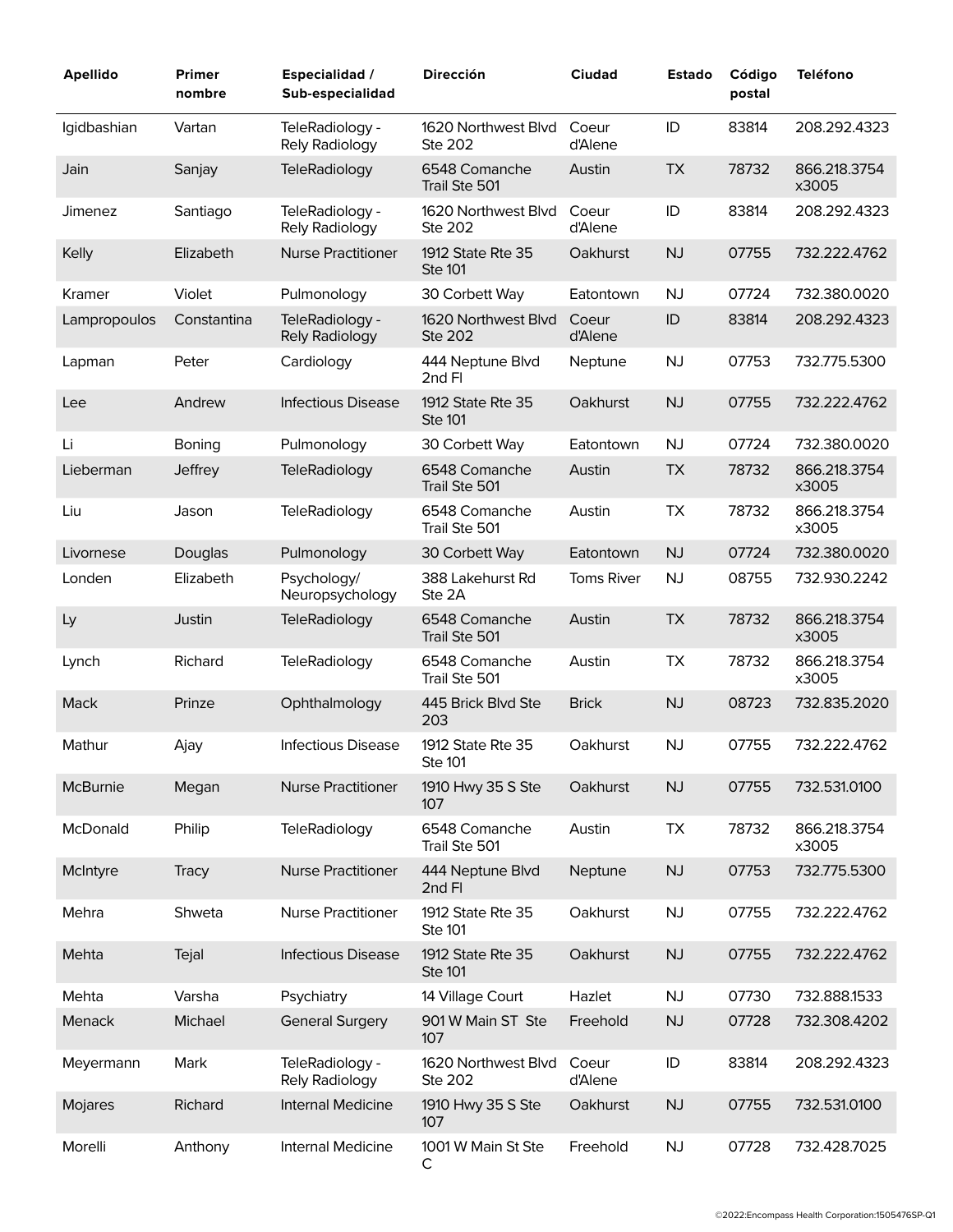| <b>Apellido</b> | <b>Primer</b><br>nombre | <b>Especialidad /</b><br>Sub-especialidad | <b>Dirección</b>                      | <b>Ciudad</b>              | <b>Estado</b> | Código<br>postal | <b>Teléfono</b>       |
|-----------------|-------------------------|-------------------------------------------|---------------------------------------|----------------------------|---------------|------------------|-----------------------|
| Newman          | Jack                    | TeleCardiology -<br><b>Rely Radiology</b> | 1620 Northwest Blyd<br><b>Ste 202</b> | Coeur<br>d'Alene           | ID            | 83814            | 208.292.4323          |
| Nguyen          | David                   | TeleRadiology -<br>Rely Radiology         | 1620 Northwest Blvd<br><b>Ste 202</b> | Coeur<br>d'Alene           | ID            | 83814            | 208.292.4323          |
| Patel           | Apurva                  | <b>Infectious Disease</b>                 | 1912 State Rte 35<br><b>Ste 101</b>   | Oakhurst                   | <b>NJ</b>     | 07755            | 732.222.4762          |
| Patel           | Bhavi                   | <b>Physical Medicine</b><br>Rehab         | 14 Harvest Way                        | Denville                   | <b>NJ</b>     | 07834            | 973.978.3968          |
| Patel           | Dakshesh                | Neurology                                 | 100 State Hwy 36                      | West Long<br><b>Branch</b> | <b>NJ</b>     | 07764            | 732.229.6200          |
| Patel           | Mayurkumar              | Nephrology                                | 1915 6th Ave                          | Neptune                    | <b>NJ</b>     | 07753            | 732.774.5700          |
| Patel           | <b>Mehul Kumar</b>      | <b>Infectious Disease</b>                 | 1912 State Rte 35<br><b>Ste 101</b>   | Oakhurst                   | <b>NJ</b>     | 07755            | 732.222.4762          |
| Patel           | Pratul                  | TeleRadiology -<br>Rely Radiology         | 1620 Northwest Blvd<br><b>Ste 202</b> | Coeur<br>d'Alene           | ID            | 83814            | 208.292.4323          |
| Patton          | Chandler                | Pulmonology                               | 30 Corbett Way                        | Eatontown                  | <b>NJ</b>     | 07724            | 732.380.0020          |
| Pess            | Gary                    | Orthopaedics                              | 2 Industrial Way W                    | Eatontown                  | <b>NJ</b>     | 07724            | 732.542.4477          |
| Pham            | Justin                  | <b>TeleRadiology</b>                      | 6548 Comanche<br>Trail Ste 501        | Austin                     | <b>TX</b>     | 78732            | 866.218.3754<br>x3005 |
| Price           | Judith                  | Physical Medicine<br>Rehab                | 5 Lyons Mall Ste 342                  | Basking<br>Ridge           | <b>NJ</b>     | 07920            | 908.672.8455          |
| Qumei           | Laith                   | Internal Medicine                         | 1910 Hwy 35 S Ste<br>107              | Oakhurst                   | <b>NJ</b>     | 07755            | 732.531.0100          |
| Radhakrishnan   | Jay                     | <b>TeleRadiology</b>                      | 6548 Comanche<br>Trail Ste 501        | Austin                     | <b>TX</b>     | 78732            | 866.218.3754<br>x3005 |
| Raval           | Sumul                   | Neurology                                 | 100 State Hwy 36                      | West Long<br><b>Branch</b> | <b>NJ</b>     | 07764            | 732.229.6200          |
| <b>Reiff</b>    | Kaitlyn                 | <b>Nurse Practitioner</b>                 | 100 State Hwy 36                      | West Long<br><b>Branch</b> | <b>NJ</b>     | 07764            | 732.229.6200          |
| Rogers          | Meghan                  | <b>Nurse Practitioner</b>                 | 30 Corbett Way                        | Eatontown                  | <b>NJ</b>     | 07724            | 732.380.0020          |
| Rosner          | Howard                  | TeleCardiology -<br>Rely Radiology        | 1620 Northwest Blvd<br><b>Ste 202</b> | Coeur<br>d'Alene           | ID            | 83814            | 208.292.4323          |
| Ross            | Douglas                 | Internal Medicine                         | 300 2nd Ave                           | Long Branch                | <b>NJ</b>     | 07740            | 732.642.9288          |
| Rozman          | Anatoly                 | <b>Physical Medicine</b><br>Rehab         | 2 Centre Plaza                        | <b>Tinton Falls</b>        | <b>NJ</b>     | 07724            | 732.460.5337          |
| Santora         | Taylor                  | <b>Nurse Practitioner</b>                 | 105 Raider Blvd Ste<br>101            | Hillsborough               | PA            | 08844            | 908.281.0221          |
| Shah            | Shilpan                 | Internal Medicine                         | 300 2nd Ave                           | Long Branch                | <b>NJ</b>     | 07740            | 732.642.9288          |
| Shahid          | Muhammad                | Cardiology                                | 444 Neptune Blvd                      | Neptune                    | NJ            | 07753            | 732.775.5300          |
| Sharma          | Indu                    | Nephrology                                | 1915 6th Ave                          | Neptune                    | <b>NJ</b>     | 07753            | 732.774.5700          |
| Smolenski       | <b>Brianne</b>          | <b>Nurse Practitioner</b>                 | 254 Brick Blvd                        | <b>Brick</b>               | NJ            | 08723            | 732.686.9144          |
| Soluri          | Dayna                   | <b>Nurse Practitioner</b>                 | 444 Neptune Blvd                      | Neptune                    | <b>NJ</b>     | 07753            | 732.775.5300          |
| Sonatore        | Carol                   | <b>Physical Medicine</b><br>Rehab         | 129 North County<br>Line Rd Ste 314   | Jackson                    | <b>NJ</b>     | 08527            | 732.579.8303          |
| Takahashi       | Guy                     | <b>TeleRadiology</b>                      | 6548 Comanche<br>Trail Ste 501        | Austin                     | <b>TX</b>     | 78732            | 866.218.3754<br>x3005 |
| Tripathi        | Nidhi                   | Cardiology                                | 444 Neptune Blvd                      | Neptune                    | NJ            | 07753            | 732.775.5300          |